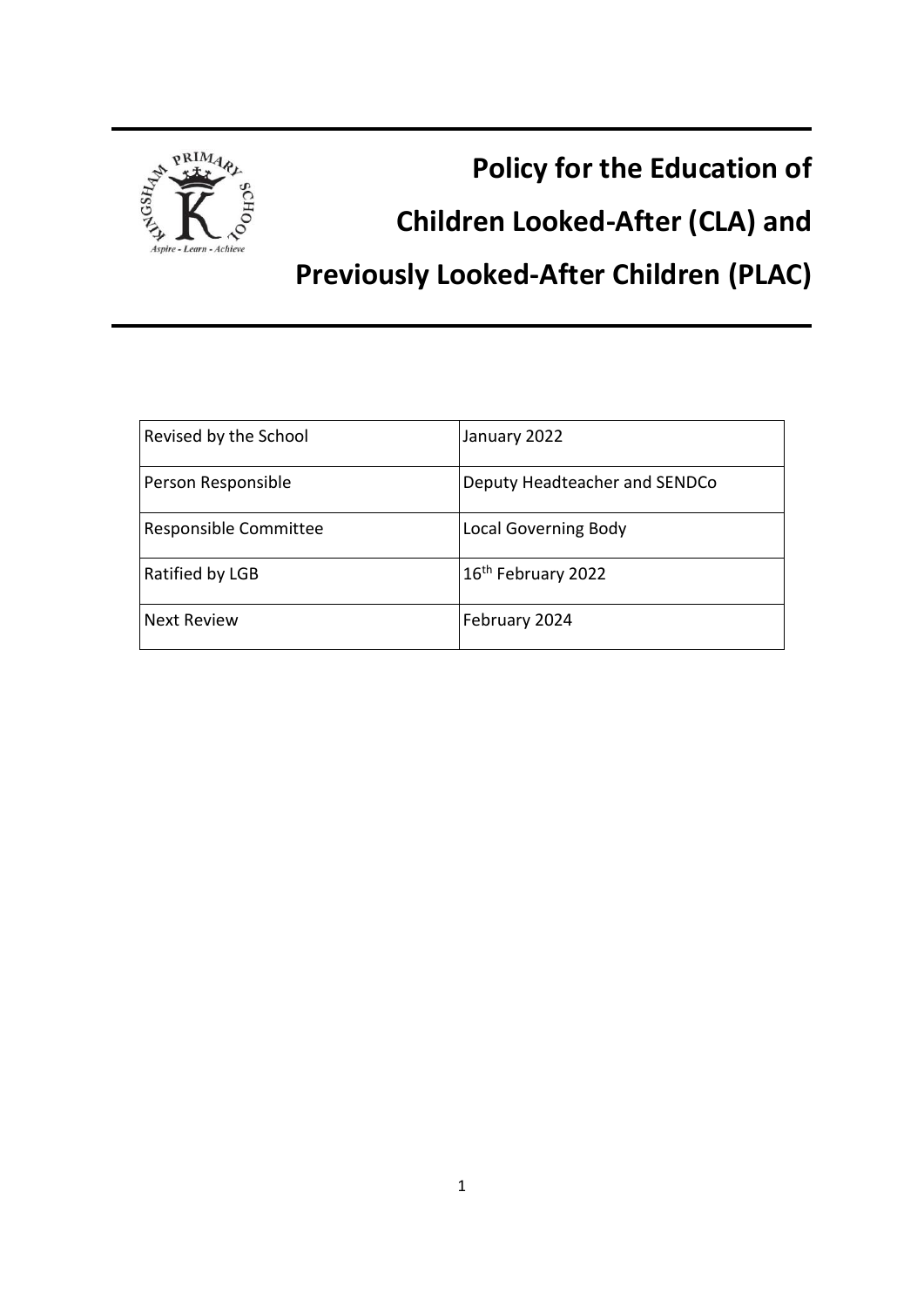## **Our School Vision**

Our vision is to be an aspirational and inclusive community school where all children are continually inspired, enjoy learning, thrive and achieve success.

### **Introduction**

Kingsham Primary School is committed to providing quality education for all its pupils, based on equality of opportunity, access and outcomes. As an inclusive community, we have a special duty to safeguard and promote the education of Children Looked-After (CLA) and Previously Looked-After Children (PLAC).

This policy has been produced using government legislation and West Sussex guidance including an exemplar policy. All information in this document is based upon statutory guidance which should be read in conjunction with this policy:

[Promoting the Education of Looked-After Children and Previously Looked-After](https://www.gov.uk/government/publications/promoting-the-education-of-looked-after-children)  [Children](https://www.gov.uk/government/publications/promoting-the-education-of-looked-after-children)

[The Designated Teacher for Looked-After Children and Previously Looked-After](https://www.gov.uk/government/publications/designated-teacher-for-looked-after-children)  [Children](https://www.gov.uk/government/publications/designated-teacher-for-looked-after-children)

# **Rationale**

Many looked-after and previously looked-after children have suffered disrupted learning, may have missed extended periods of school, and many of them have special educational needs and/or disabilities (SEND). The gaps in their learning and, in many cases the emotional impact of their experiences, are likely to have become significant barriers to their progress. The complexity of this fragmented educational experience with high incidence of SEND, needs careful assessment and planning.

# **Aims of the policy**

- To promote a safe and secure environment through key principles, which value education and promote the abilities and potential of looked-after and previously looked-after children.
- To identify the roles and responsibilities of stakeholders to promote and support the education of looked-after and previously looked-after children.
- To ensure the educational attainment and progress of our looked-after and previously looked-after children is in line with their peers.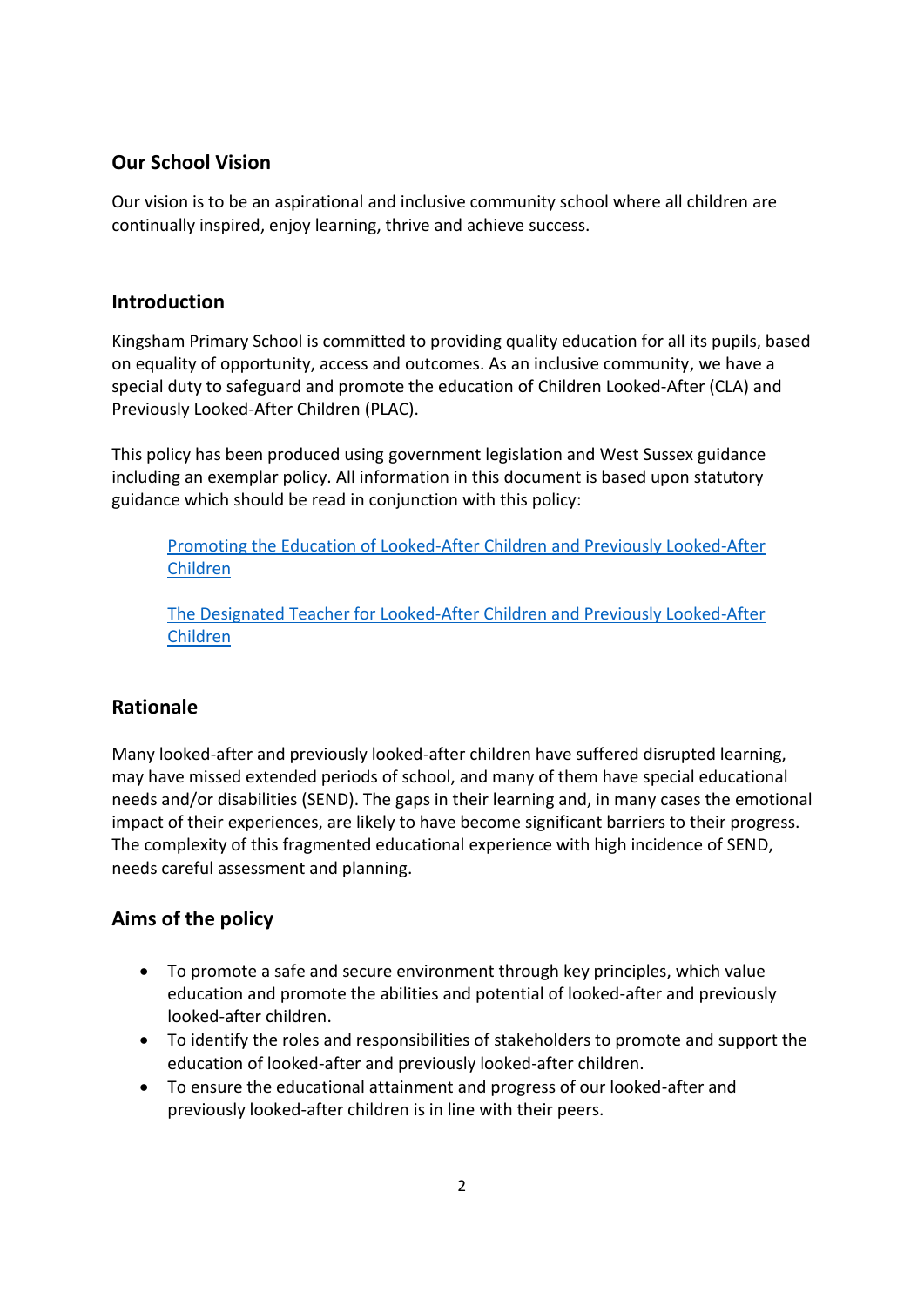# **Definitions**

A *Child Looked-After (CLA)* is defined as a child 'looked-after by a local authority' within the meaning of section 22 of Children Act 1989 or Part 6 of the Social Services and Well-being (Wales) Act 2014.

A *Previously Looked-After Child (PLAC)* is defined as a child who is no longer looked after because s/he is the subject of an adoption, special guardianship or child arrangements order which includes arrangements relating to with whom the child is to live, or when the child is to live with any person or has been adopted from 'state care' outside England and Wales.

# **Key Principles for Children Looked-After and Previously Looked-After Children**

Kingsham Primary School is committed to ensuring that these children are supported as fully as possible by the following:

- A whole school culture where the personalised learning needs of every looked-after and previously looked-after child matters and their personal, emotional and academic needs are prioritised.
- A Designated Teacher is appointed who is responsible for looked-after and previously looked-after children.
- A register of all looked-after and previously looked-after children will be maintained within school.
- Strategies to support and promote the education of looked-after and previously looked-after children.
- Good communication and partnership between all those involved in the child's life (including multi-agencies and carers).
- Children Looked-After (CLA) will have a Personal Education Plan (PEP) drawn up between the school, the child, and the child's social worker, which will identify the child's individual needs and the support they require.
- We will listen to the voice of looked-after and previously looked-after children as a vital part of successfully understanding and meeting their needs.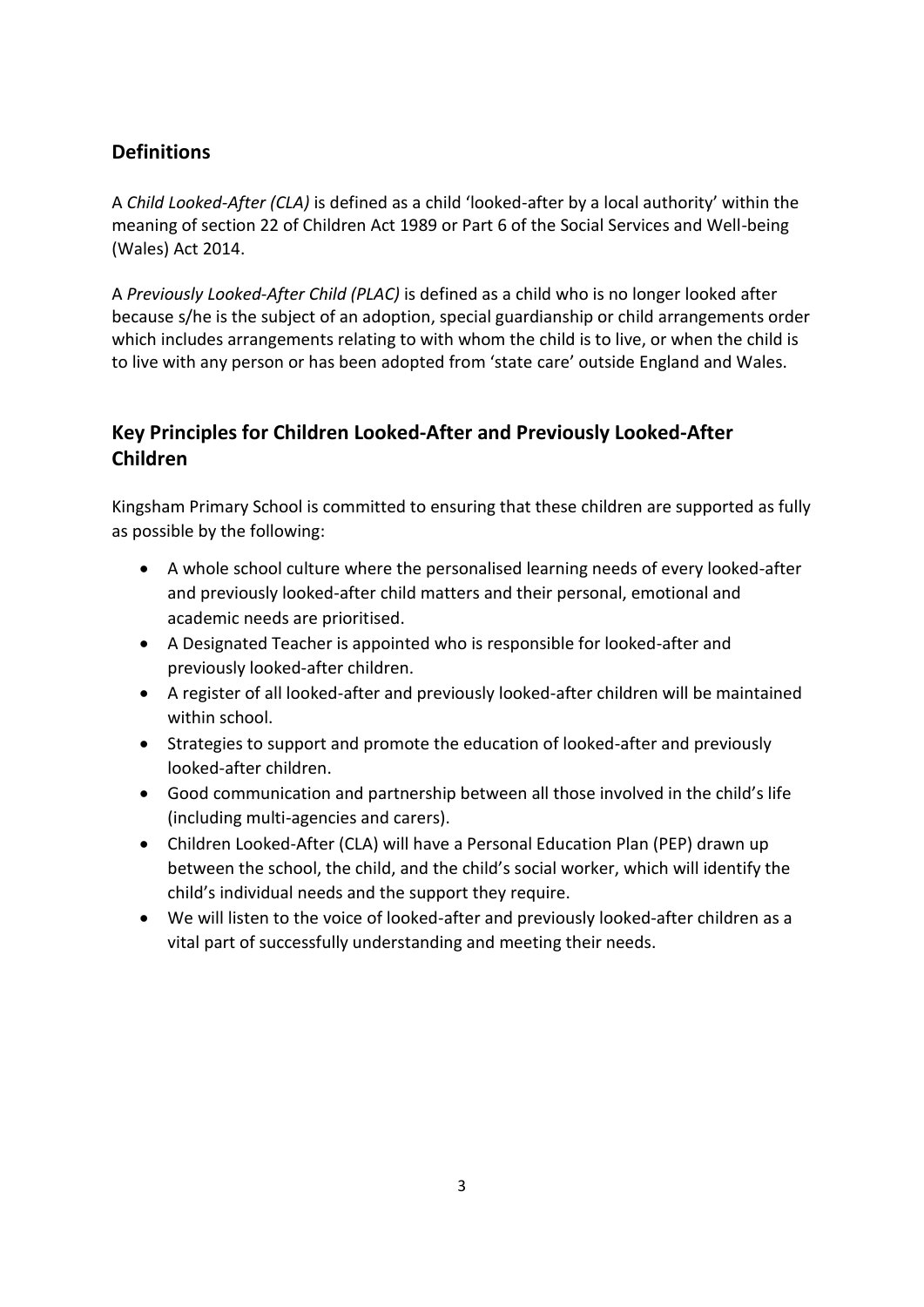## **Roles and Responsibilities**

#### **The designated governor is:** Mark Oliver

#### **The Governing Body will:**

- Ensure all governors are fully aware of the legal requirements and statutory guidance for looked-after and previously looked-after children.
- Ensure there is a named Designated Teacher for looked-after and previously lookedafter children who has appropriate seniority, professional experience and training to fulfil their duty.
- Be aware of whether the school has looked-after children and how many (no names).
- Monitor arrangements to ensure that the school is providing appropriate support for looked-after and previously looked-after children, including how the Pupil Premium Plus (PP+) is used and their individual level of progress.
- Link with the Designated Teacher through a nominated governor who receives regular progress information and feedback relating to these children.
- Consider the needs of looked-after and previously looked-after children across all school policies.
- Review the effective implementation of this policy at least every three years.

#### **The Head teacher is:** Lee Dallinger

#### **Responsibility of the Head teacher**

- Identify a Designated Teacher for looked-after and previously looked-after children.
- It is essential that another appropriate person is identified quickly should the Designated Teacher leave the school or take sick leave.
- Ensure that procedures are in place to monitor the admission, progress, attendance and any suspensions of looked-after and previously looked-after children and act where progress, conduct or attendance is below expectations.
- Monitor arrangements to ensure that the school is providing appropriate holistic support for looked-after and previously looked-after children
- Ensure that staff in school receive relevant training and are aware of their responsibilities under this policy and related guidance.
- Support the education of looked-after and previously looked-after children by ensuring that the designated teacher has training opportunities to acquire and keep up-to-date the necessary skills, knowledge and understanding, including a good knowledge of SEND.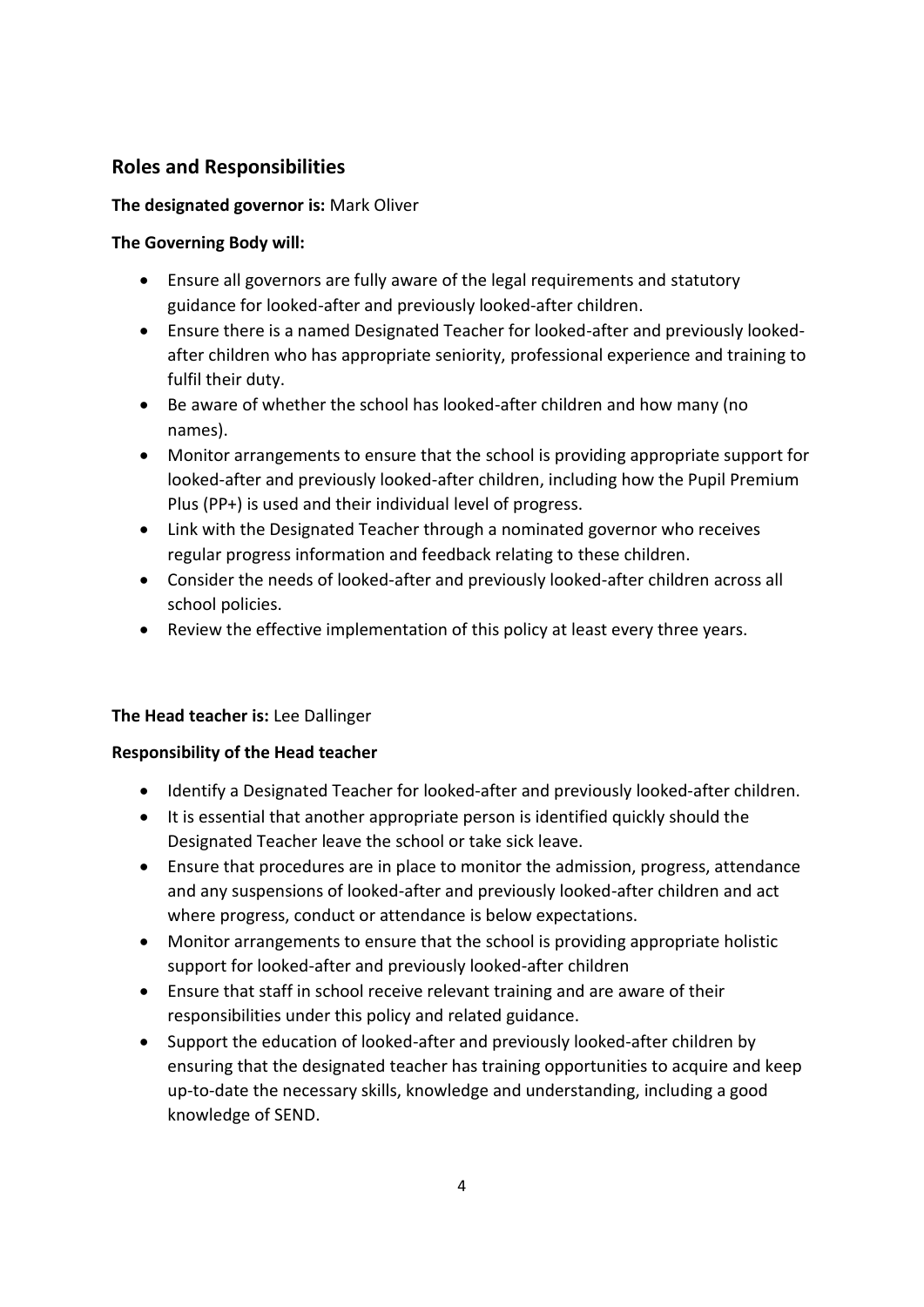#### **The Designated Teacher is:** Ian Williams (Deputy Headteacher and SENDCo)

#### **The Designated Teacher will:**

- Be a central point of contact within the school to ensure the school fulfils its role in promoting the educational achievement of every looked-after and previously lookedafter child on the school's roll.
- Take lead responsibility for ensuring school staff understand how the whole school supports the educational achievement of these pupils.
- Organise and chair PEP meetings in line with local authority and social care guidelines to effectively plan to utilise school resources and ensure each child has access to the support they need to achieve.
- Be responsible for the development and implementation of looked-after children's current Personal Education Plan (PEP) within school in partnership with others as necessary. This will include appropriate targets and could form part of any other school plans, for example, a school 'Passport to Learning', transition plan or Pastoral Support Programme.
- Ensure the pupil premium plus (PP+) is used effectively to have the greatest positive impact on children's learning.
- Ensure parents and guardians of previously looked-after children are reminded that they need to inform the school if their child is eligible to be in receipt of PP+.
- Liaise with professional agencies including the foster carer; allocated social worker; West Sussex County Council's Virtual School; learning and behaviour advisory team; EP, CAMHS, local police/youth offending service; community nurses and any other professional agency involved in supporting the child and family.
- Ensure systems are in place to keep staff up-to-date and informed about lookedafter and previously looked-after children.
- Ensure staff are aware of, and sensitive to, the difficulties and educational disadvantages of these children and respect the child's confidentiality wherever possible.
- Be a source of advice for teachers about strategies to support these children to achieve their potential (including teaching and assessment strategies).
- Work closely with the school's Designated Safeguarding Lead to ensure that any safeguarding concerns are quickly and effectively responded to.
- Provide an annual report to governors on the number of looked-after and previously looked-after children in school and provide regular progress reports and feedback to a link governor.
- Liaise with staff to ensure every child receives their educational entitlement and any additional support if required.
- Ensure that should a child looked-after be identified as at risk of suspension or permanent exclusion, contact is made with the Head of the Virtual School and Pupil Entitlement Team (Fair Access).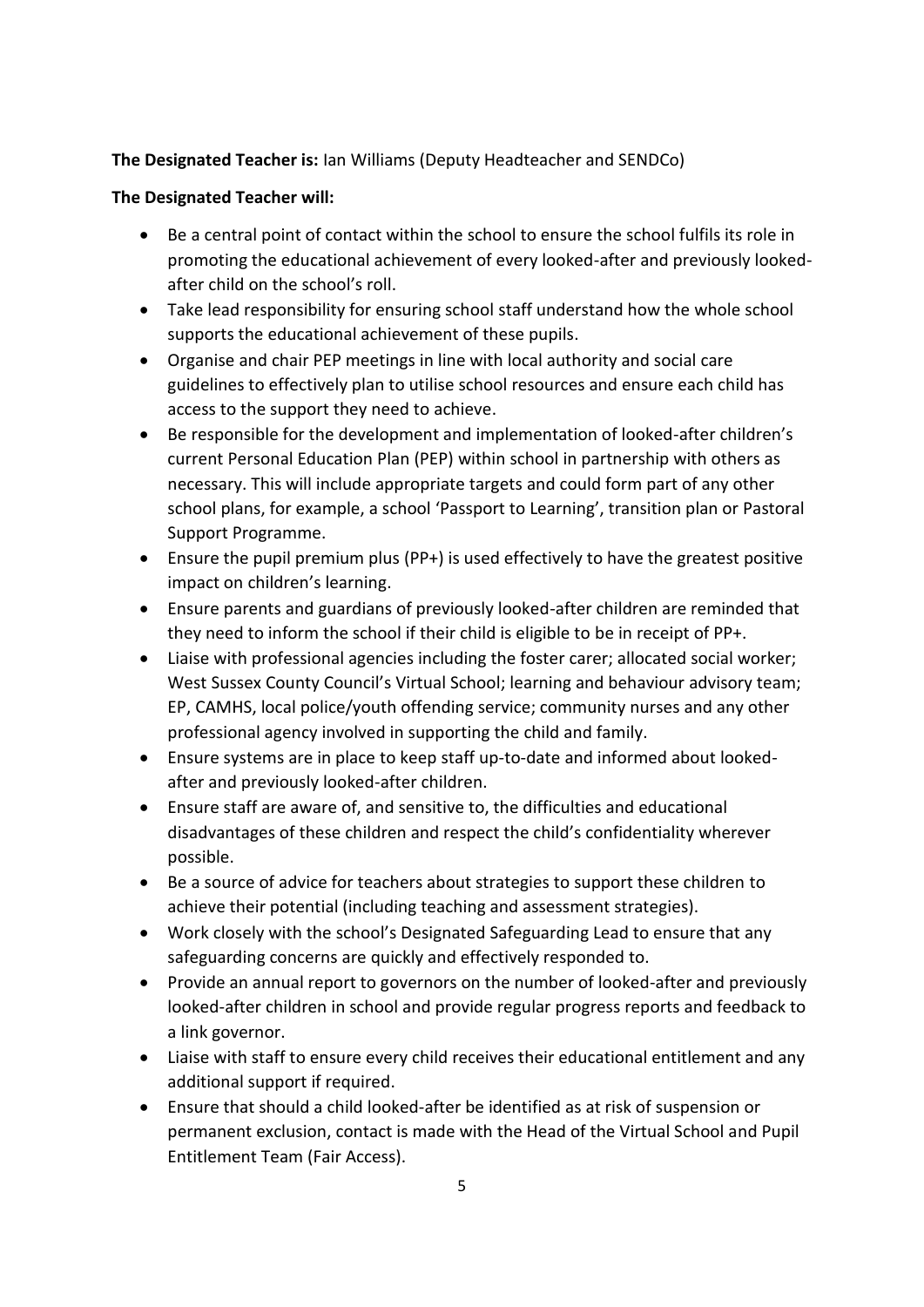- Promote the self-esteem of looked-after and previously looked-after children and ensure they are listened to and have access to pastoral support in school.
- Maintain an overview of the needs and progress of looked-after and previously looked-after children.
- Promote the attendance of looked-after and previously looked-after children and refer any attendance concerns to the Pupil Entitlement Team, and supply attendance data as required.
- Ensure participation and engagement in all areas of school life. This includes the opportunities for school enrichment activities and ensuring no looked-after and previously looked-after children will miss out on enrichment and activities.

#### *The Designated Teacher will ensure that a record of any child looked-after will be kept of:*

- The name of the social worker, duty office and contact details
- Status of the child and who holds parental responsibility
- Contact in the Virtual School
- A running record of any contact between agencies and carers
- Share child safeguarding/disability information if appropriate
- Assessment information
- Named persons who have received copies of reports.

#### **All school staff will:**

- As with all children, have high aspirations for the educational and personal achievement of looked-after and previously looked-after children.
- Be aware of the emotional, psychological and social effects of loss and separation (attachment awareness).
- Understand how important it is to see children as individuals and ensure that any child in public care is supported sensitively and that confidentiality is maintained.
- Appreciate the central importance of the child's Personal Education Plan (PEP) and understand how it fits into the wider care planning for the child.
- Respond appropriately to requests for information to support the completion of PEPs and other documentation needed as part of review meetings.
- Respond positively to a child in public care's request to be the named person that they can talk to when they feel it is necessary.
- Positively promote the self-esteem of looked after and previously looked-after children.
- Understand the importance of involving the child's parents or guardians in decisions affecting their child's education, and be a contact for parents or guardians who want advice or have concerns about their child's progress at school.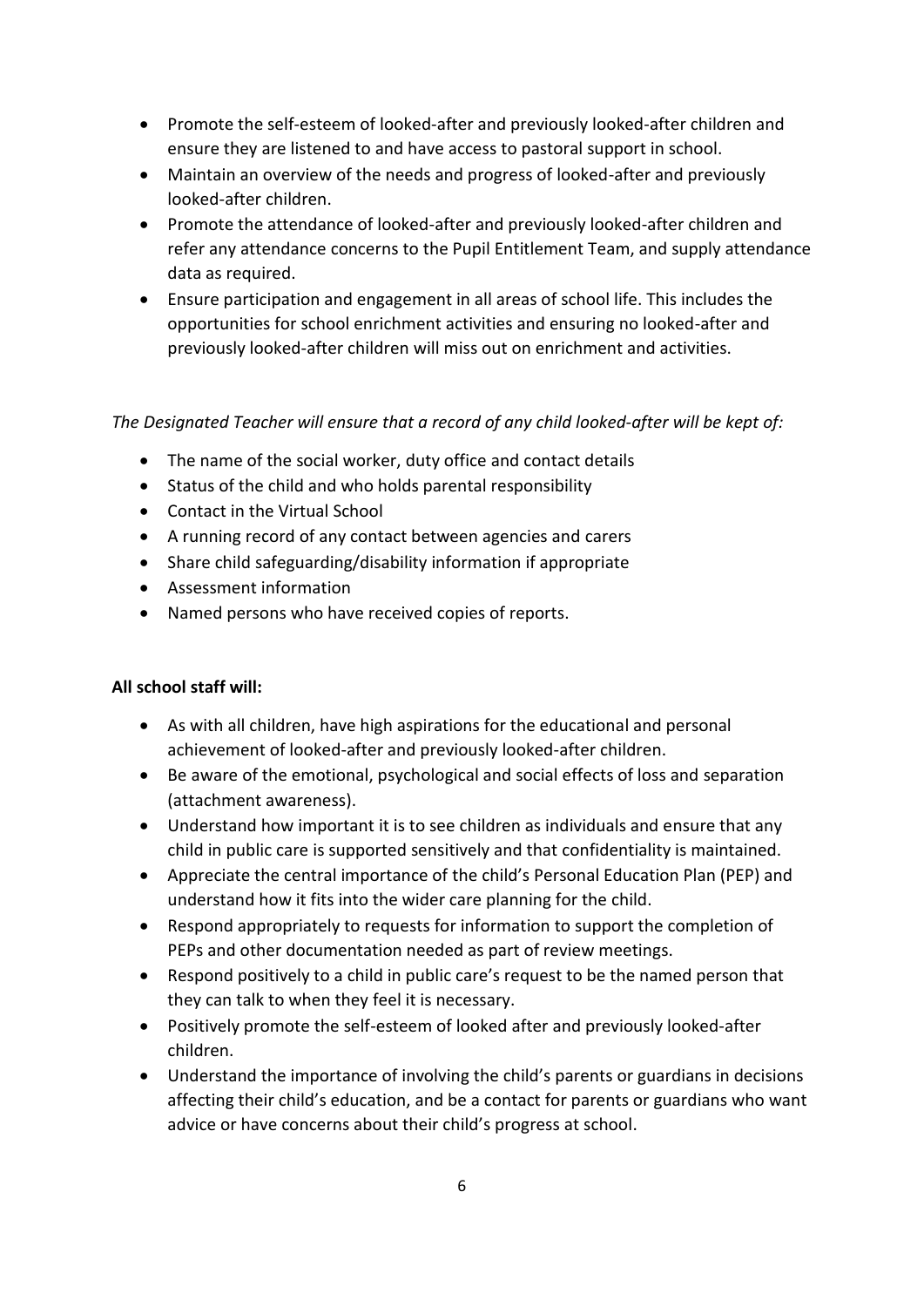## **West Sussex Virtual School**

The Virtual School monitors the educational progress and attendance of all children looked after by West Sussex, providing advice and support to those children and the adults working with those children. The team supports Social Workers, Carers and Designated Teachers for Children Looked-After in planning for good educational outcomes. The team also provides training and development for a range of stakeholders. Personal Education Plans (PEPs) for children looked after are completed through ePEP, an electronic system commissioned by the West Sussex provided by eGov Digital.

The Virtual School team will also provide advice and information to support children who were previously looked after but have moved to:

- An Adoption Order
- A Child Arrangements Order
- A Special Guardianship Order

Please see<http://schools.westsussex.gov.uk/Services/3422> for more information on the following topics on the resource page:

- The quick and easy reminder guide for using ePEP
- The Pupil Premium Plus Grant
- Training and development

## **Working with external agencies**

The school is committed to working in partnership with outside agencies to enhance the quality of the provision made for meeting the special educational needs of each pupil and to work closely with their parents and families.

At Kingsham Primary School we employ the services of and access support from the following external agencies:

- School Nurse
- Speech and Language Therapy Team (SALT)
- Autism and Social Communication team (ASC)
- Learning and Behaviour Team (LBAT)
- Educational Psychology Service
- Occupational Health Team
- Physiotherapy team
- Fair Access/APC Inclusion Outreach
- Children and Adolescent Mental Health Service (CAMHS)
- Social Services
- Integrated Prevention and Early Help
- Beacon House
- West Sussex Young Carers
- Play Therapy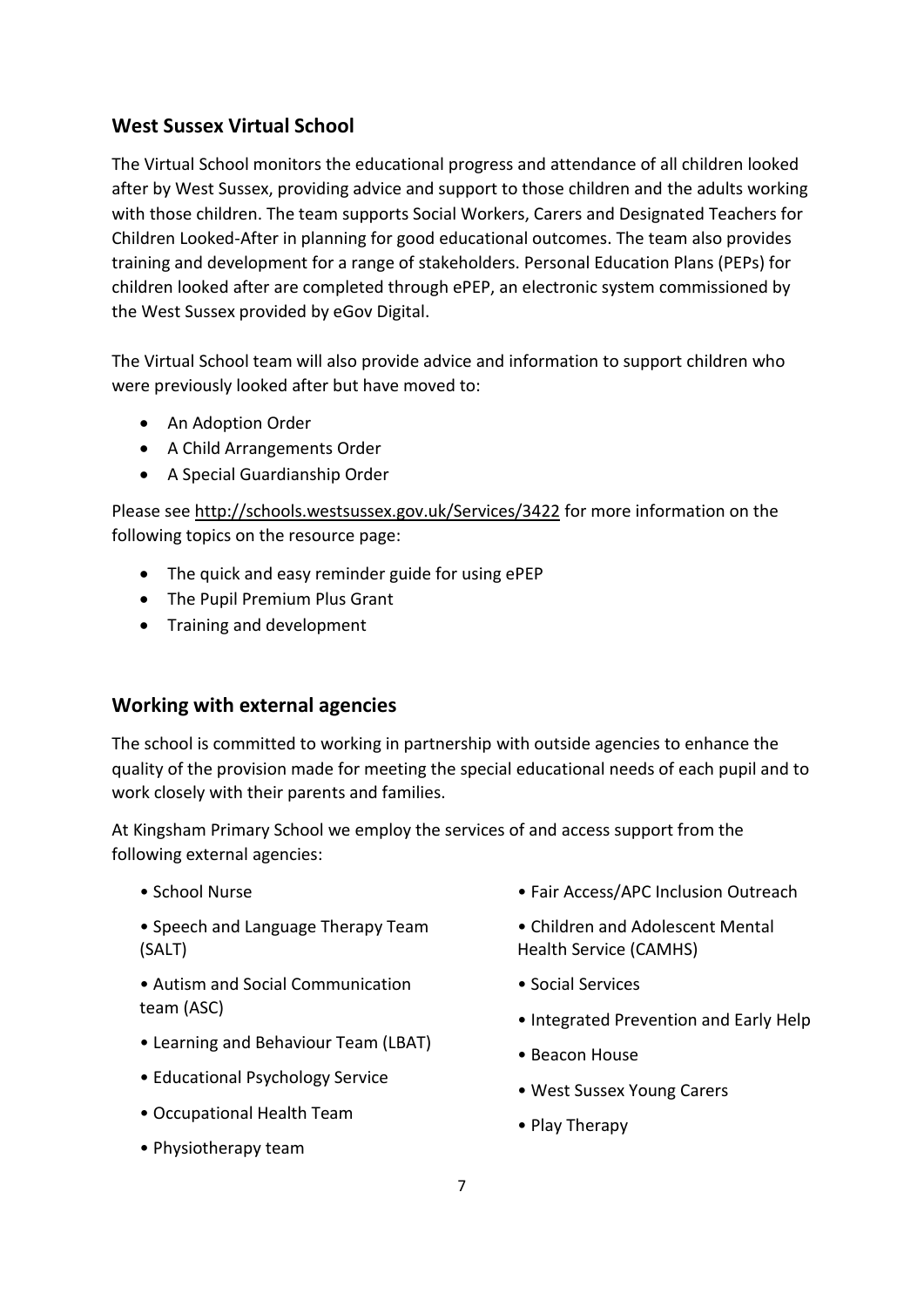### **Working with carers and parents**

Kingsham strives to work in partnership with looked-after and previously looked-after children and their carers, parents or guardians. We aim to communicate effectively with each other and build effective working relationships to collaborate in the best interests of each child. Day-to-day contact is essential in creating a successful partnership between home and school. Staff, including class teachers and senior leaders, are available at the beginning and end of the day if required. Each term, there is a formal parent consultation to discuss progress. Further meetings between parents or carers and school are arranged via the school office at any time.

There are many ways parents and carers can be involved with the life and workings of Kingsham. They automatically become a member of the Friends of Kingsham Primary School (FKPS) who donate their time and energy to events such as school fairs. Many parents and carers help during the school day, listening to readers, helping on school trips or running extra-curricular activities.

## **Transfer out of care**

When children cease to be looked-after, the designated teacher will maintain links with relevant services for the purposes of promoting the educational achievement of this group of previously looked-after children to ensure continuity.

The designated teacher will ensure that family members and carers are aware that they must pass on information about previous care status to any education settings. This information cannot be passed from school to school as it will be protected information under GDPR.

Where a child is leaving care through adoption, special guardianship or a child arrangement order, the Virtual School should discuss with their parents or carers what information they are content to share with the child's school or education setting. This will be of particular importance if the child is moving to a new school on leaving care.

## **Pupil Premium Plus (PP+)**

Looked-after children and children adopted from care, on a special guardianship or child arrangements order are eligible for PP+ funding. This is additional funding is provided to help improve the attainment of looked-after and previously looked-after children and close the attainment gap between this group and their peers. Kingsham will use pupil premium to address the specific social, academic and mental health needs of eligible pupils and reflects the significant additional barriers faced by looked-after and previously looked-after children.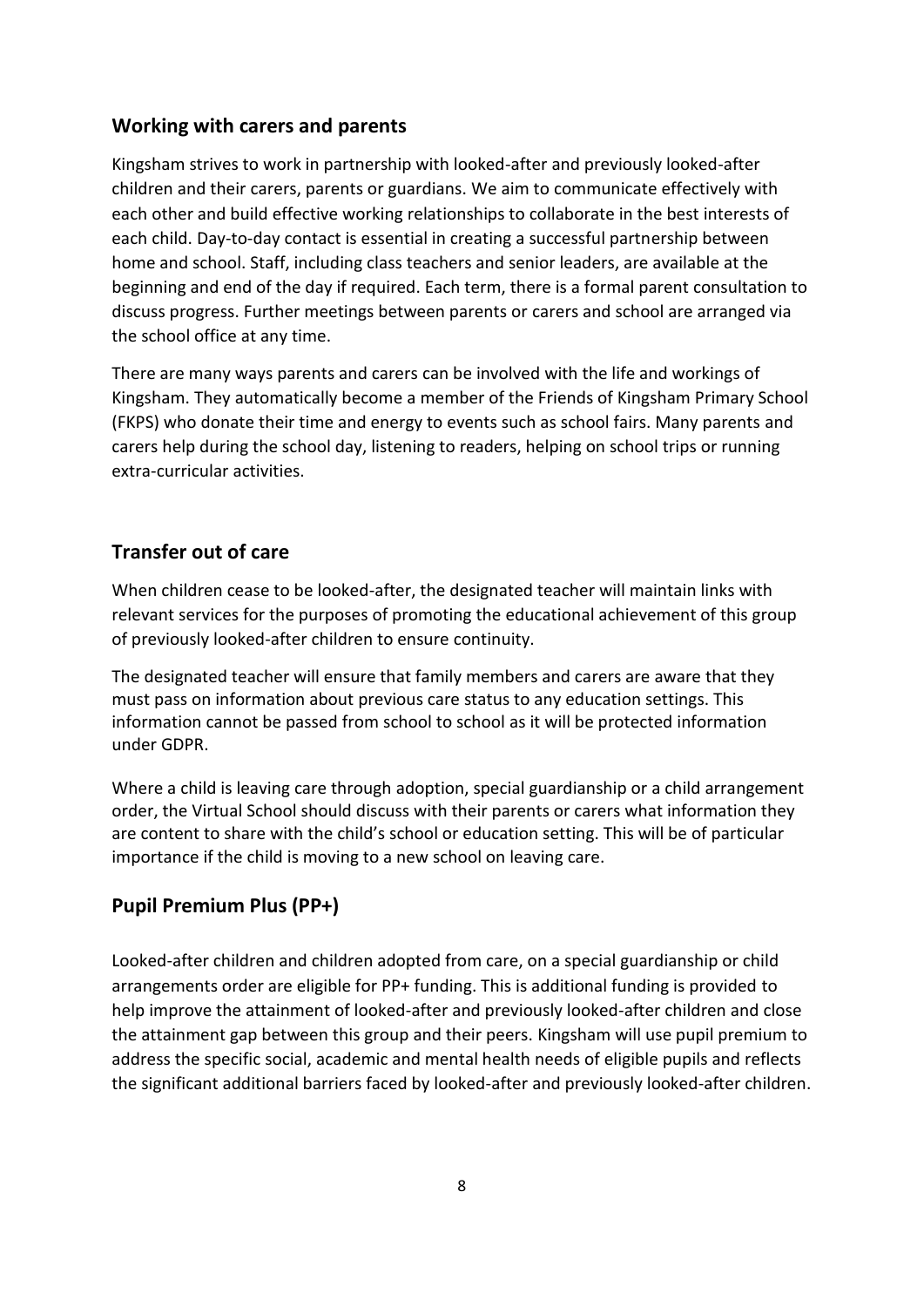# **Special Educational Needs and/or Disabilities (SEND)**

Looked-after and previously looked-after children are significantly more likely to have SEN than their peers. Of those with SEN, a significant proportion will have Education, Health and Care Plans (EHC plans). Therefore, it is important that this policy aligns with the school's SEND Policy and Information Report. The Designated Teacher will also ensure that children's PEPs work in harmony with their EHC plan or 'Passport to Learning' (Support Plan).

## **Meeting Mental Health needs**

Looked-after and previously looked-after children are more likely to experience the challenge of social, emotional and mental health issues than their peers.

The designated teacher has an important role in ensuring they and other school staff can identify signs of potential issues and understand where the school can draw on specialist services. Our school will utilise the mental health services (for example, Community Mental Health Liaison Practitioners) to support understanding mental health needs for looked-after and previously looked-after children.

The school uses **The Thrive Approach** to promote the emotional and social wellbeing of children and families. This approach is a specific way of working with all children that helps to develop their social and emotional well-being, enabling them to engage with life and learning. It supports them in becoming more self-assured, capable and adaptable. It can also address any troubled, or troubling, behaviours providing a firm foundation for academic attainment. For more information about Thrive, please click [here.](https://www.kingshamprimary.org.uk/page/?title=The+Thrive+Approach&pid=133)

We also recognise the impact on staff when working with traumatised children. We will ensure all staff feel supported to address their own needs as well as those of the vulnerable children they are caring for.

#### **Suspensions and Permanent Exclusions**

The past experiences of looked-after and previously looked-after children can impact on their behaviour. Where a child looked-after is at risk of either suspension or permanent exclusion, the designated teacher will contact the relevant agencies as soon as possible so they can help the school decide how to support the child to improve their behaviour and avoid suspensions or permanent exclusion becoming necessary.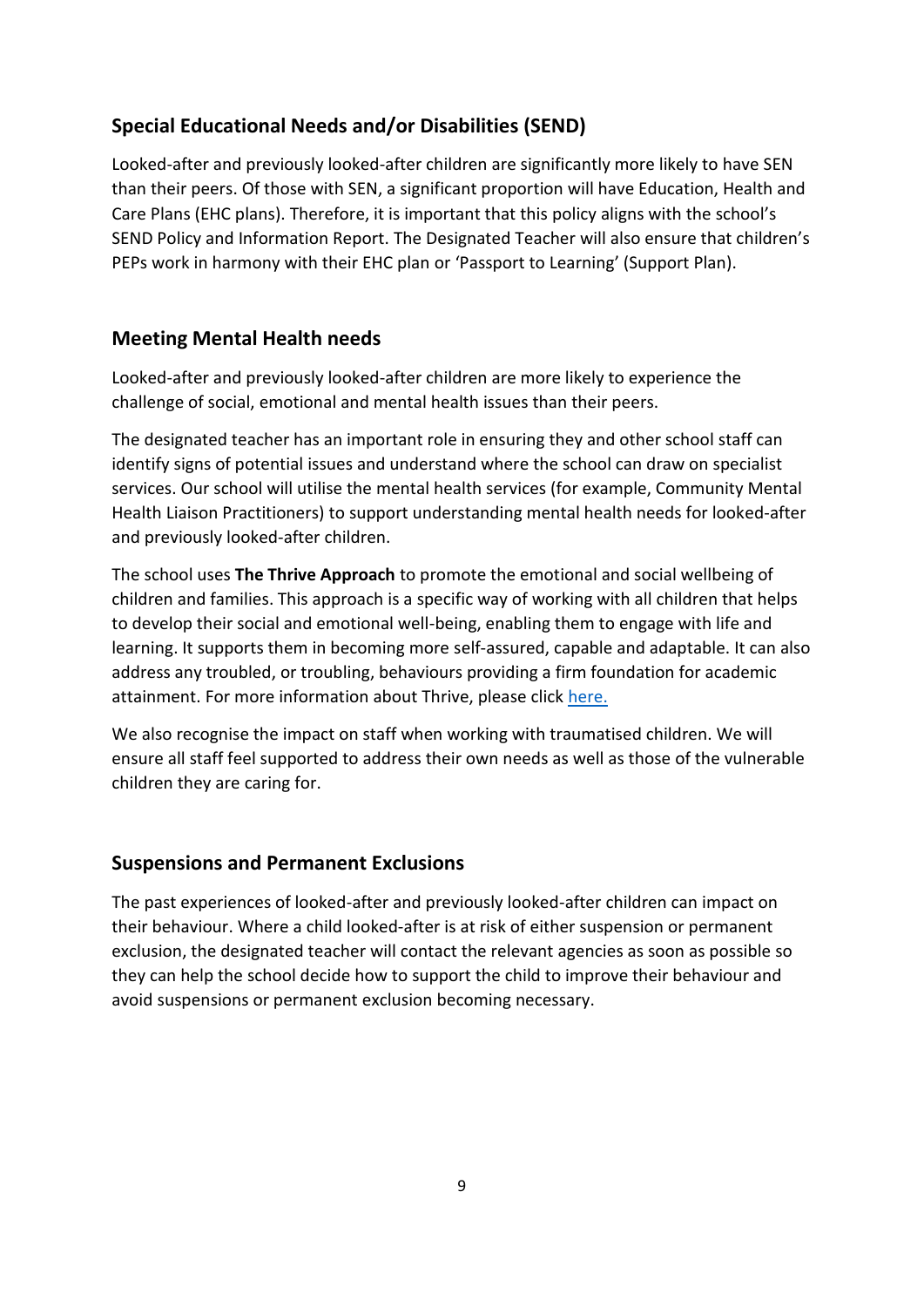## **Monitoring and Evaluation**

The Designated Teacher will monitor and evaluate the following areas in relation to children looked-after and previously looked-after:

- Progress and Attainment
- Development needs (short and long term development of skills, knowledge or subject areas and experiences)
- The effective use of Pupil Premium
- Extended learning opportunities
- Involvement in school enrichment (trips, extra-curricular clubs)
- $\bullet$  Special needs (if any)
- Attendance
- **•** Behaviour

The Desginated Teacher will provide a termly update to the link governor with progress and feedback of looked-after and previously looked-after children. An annual report for the Governors on the achievements and current status of the school's looked-after and previously looked-after children.

This will include:

- The number of looked-after and previously looked-after children on roll at school.
- Issues arising because of the number of looked-after children on the school's roll.
- Attainment and progress of looked-after and previously looked-after children.
- Any progress or planning issues arising from the PEPs.
- Whether looked-after and previously looked-after children have Special Educational Needs and/or Disabilities and how they are supported in school.
- Whether there are any attendance or exclusion issues for looked-after and previously looked-after children.
- A summary of how these children are supported at school in relation to their educational and personal development.

The Governing body will monitor and evaluate the progress made by individuals and all the children using the same criteria.

This policy will be reviewed as part of a three-year review cycle.

# **Confidentiality**

The school will respect the confidentiality of looked-after and previously looked-after children.

Information will be shared with school staff on a "need to know basis"